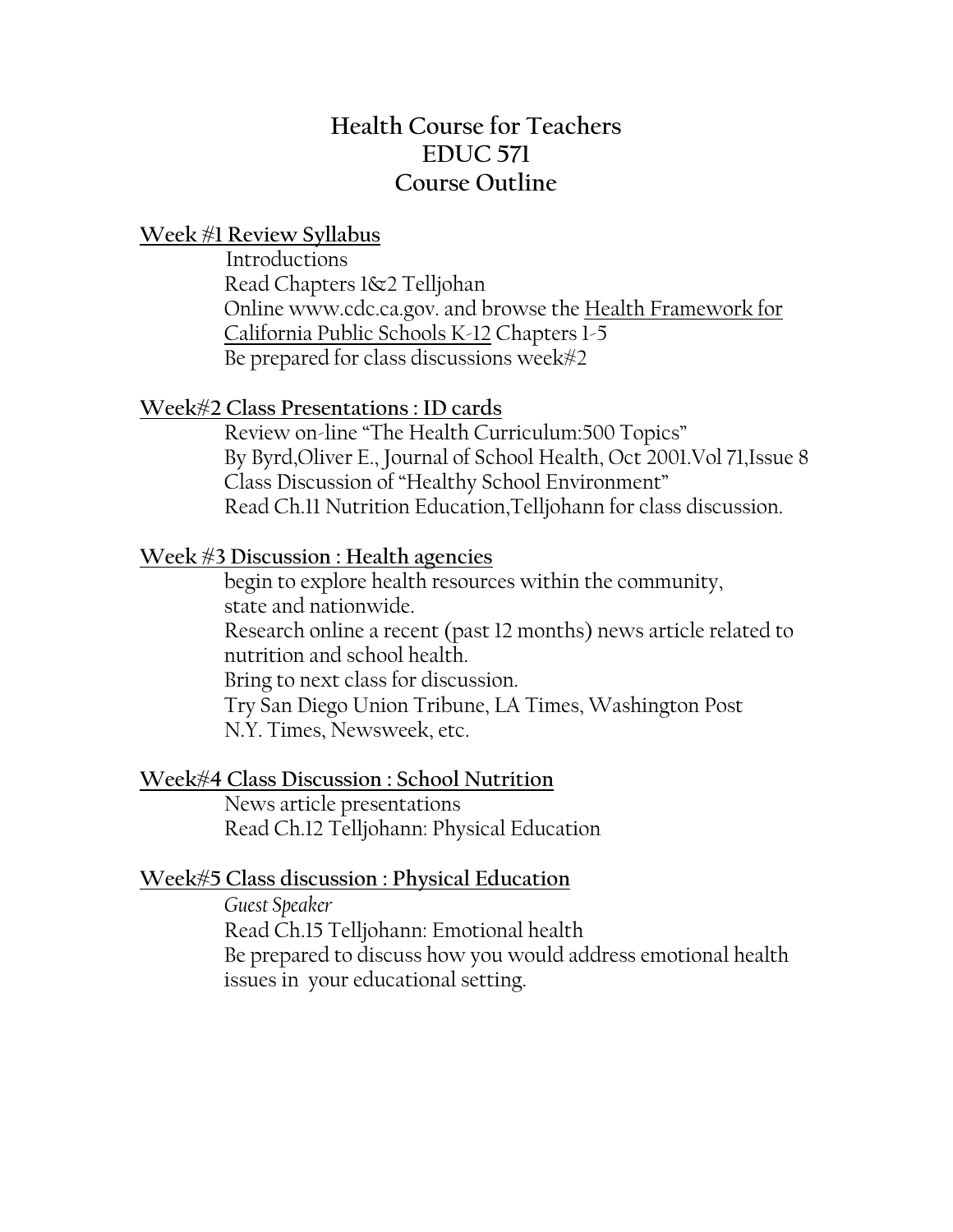### **Week #6 Class Discussion : Emotional Health**

 Including concepts of trust, self-esteem, self-acceptance, and self- confidence. Empowering your students !!! Practice Role Play Read Ch.9&10 Telljohan : Alcohol, Tobacco and other drugs

# **Week#7 Class Discussion: Chemical Dependency**

 Student and educator resources Presentations of School Health Lesson Plan Be prepared to discuss common childhood illnesses for week 8 *Guest speaker* : American Lung Association

### **Week #8 Discussion: Common childhood illnesses, immunizations**

 Discuss strategies to promote a healthy classroom environment and prevent spread of infection *Guest speaker*: RN from Children's hospital Read Ch.8: Telljohan : Injury Prevention, violence in families, schools, and communities

**Week #9 Class Discussion: Anger Management, Conflict Resolution** Violence in schools/ Educator resources

 Read Ch.14: Telljohan: HIV and AIDS Prevention and Education Begin reviewing AHA Heartsaver book

# **Week #10 Class Discussion: HIV and AIDs,**

 Teaching guidelines, blood and body fluid handling guidelines Student& Educator resources Read Ch.13 Telljohan: Sexuality education

### **Week #11 Class Discussion: Teen Pregnancy, Sexuality education,** Family life education. Academic and community resources

# **Week#12 CPR demonstration**

 Video, student practice Plan necessary time to complete "Book essay assignment."

**Week#13 CPR certification** Return demonstration and testing